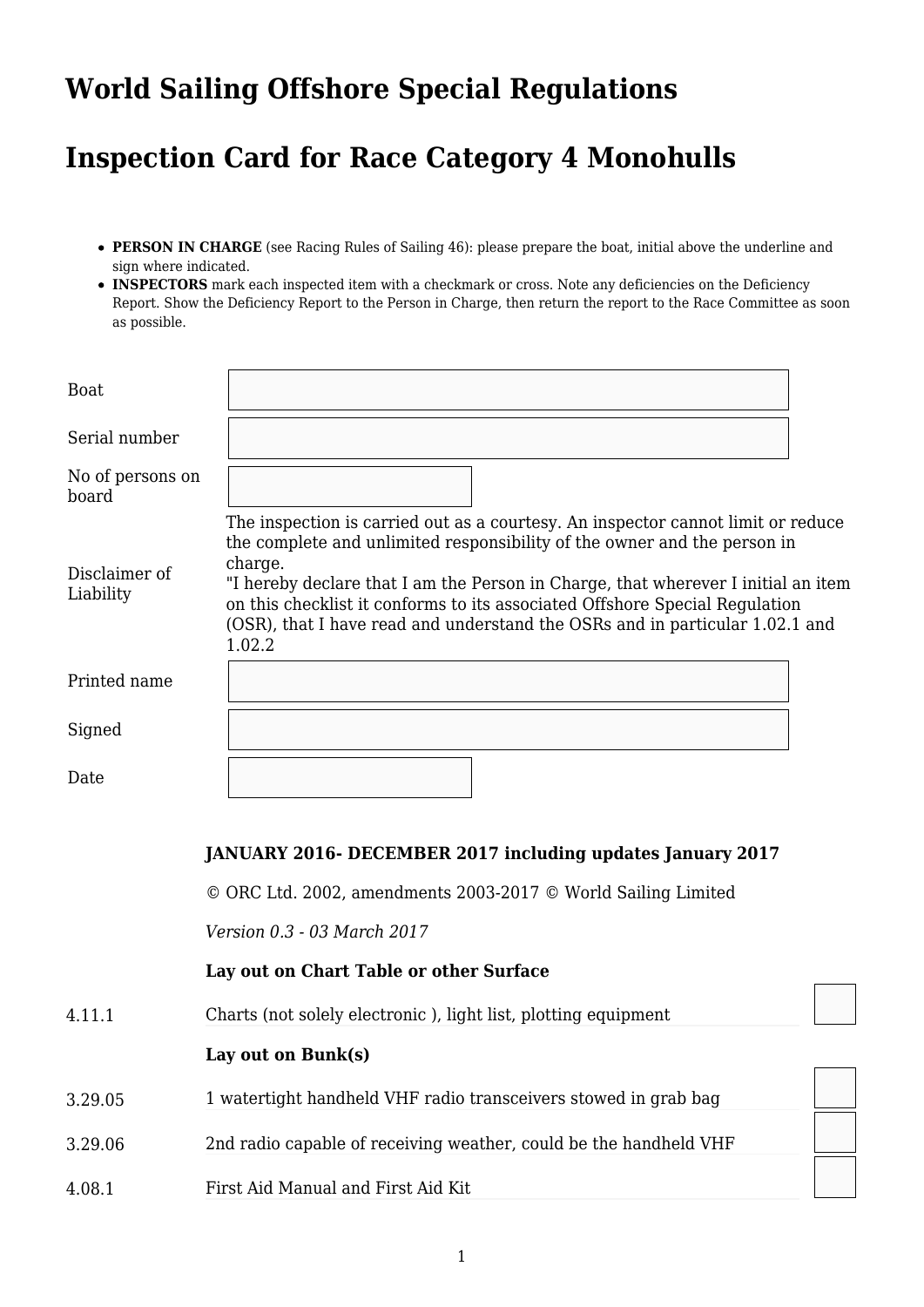| 4.09.1           | Foghorn                                                               |
|------------------|-----------------------------------------------------------------------|
| 4.16.1<br>4.23.1 | Tools, spare parts, method to disconnect/sever standing rigging       |
|                  | List all flare expiry dates                                           |
|                  |                                                                       |
| 5.01.1           | Lifejacket with light, whistle etc, 1 for each crew, marked with name |
| $5.01.1$ a)i)    | Each lifejacket has crotch or thigh straps                            |
| 5.01.4           | Each lifejacket inspected by person in charge, within last 12 months  |
|                  | <b>Below Deck Inspection</b>                                          |
| 3.06.1           | At least 2 exits, at least 1 forward of the foremost mast             |
| 3.08.2           | Portlights that open inward labelled "NOT TO BE OPENED AT SEA"        |
| 3.10.1           | Sea cocks or valves on through-hull openings below waterline          |
| 3.12.1           | Heel of keel-stepped mast is secured to structure                     |
| 3.18.2           | Toilet or fitted bucket, permanently installed                        |
| 3.19.2           | Bunks, permanently installed                                          |
| 3.22.1           | Handholds below deck                                                  |
| 3.27.4           | Spare bulbs for navigation lights (not required for LED)              |
| 4.03.1           | Tapered soft wood plug at each through-hull fitting                   |
| 4.05.1           | A fire blanket adjacent to every cooking device with an open flame    |
| 4.05.2           | 2 fire extinguishers, in different parts of the boat                  |
| 4.12.1           | Safety equipment location chart                                       |
|                  | At Helm, Ready for Rapid Deployment                                   |
| 4.22.3           | Lifebuoy with self-igniting light and drogue                          |
| 4.22.7           | Heaving line min.6mm, 15-25m                                          |
|                  | On Deck, Where Stowed or Ready for Deployment                         |
| 3.08.4 b) ii     | Hatch blocking devices attached and can be secured in place           |
| 4.25.1           | A strong, sharp knife, sheathed and securely restrained               |